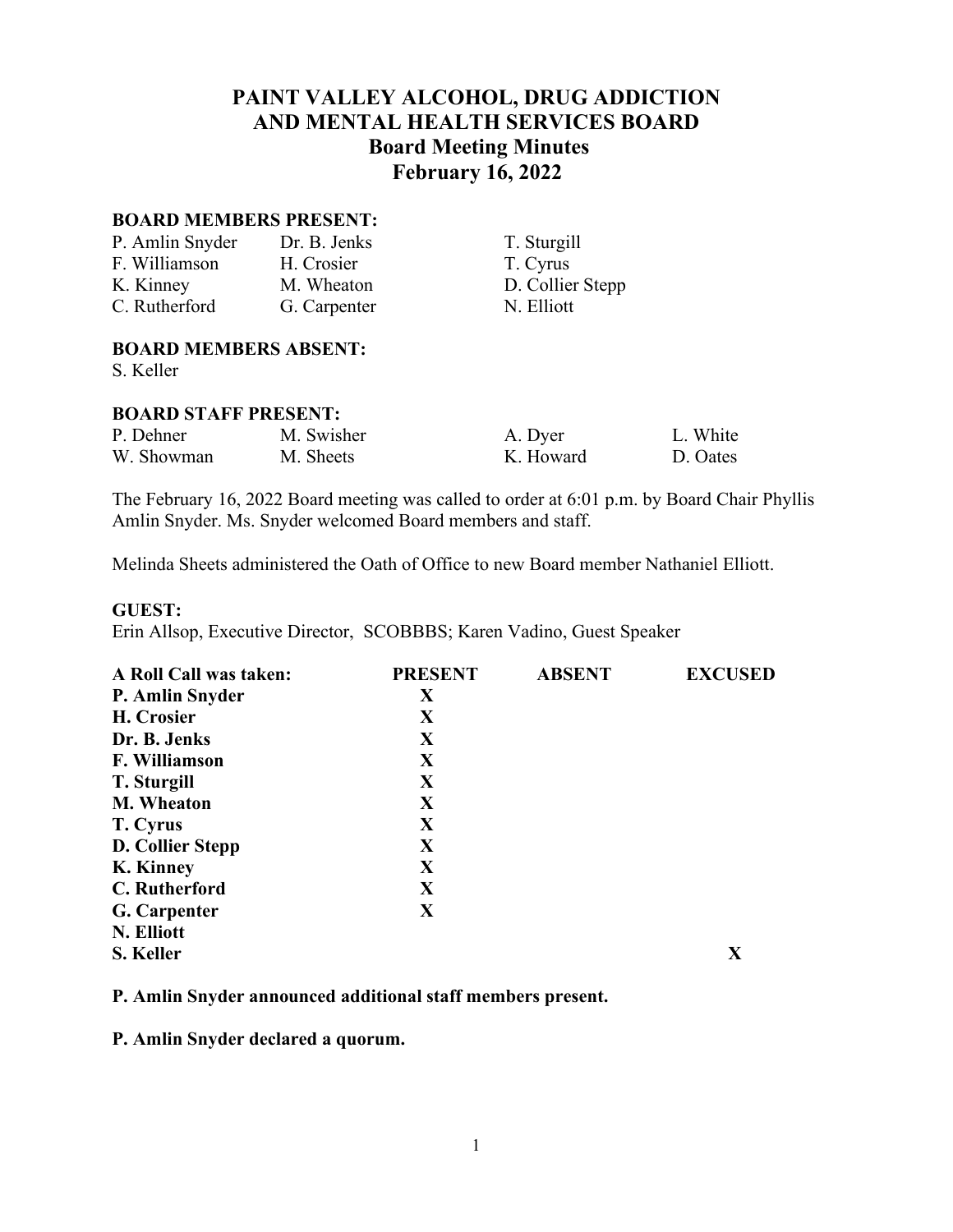Board Members reviewed the items presented on the Consent Agenda to determine if any items were to be removed for discussion; there were none. The Chair asked for a motion to adopt the consent Agenda as presented.

#### **T. Sturgill MOVED to adopt the Consent Agenda as presented. K. Kinney SECONDED. Motion approved unanimously.**

The following motions were approved by consent:

• Board Minutes – December 1, 2021

*The Paint Valley Alcohol, Drug Addiction & Mental Health Services Board approves the December 1, 2021, Board meeting minutes as presented.*

• Financial Report – November & December 2021, January 2022

*The Paint Valley Alcohol, Drug Addiction & Mental Health Services Board approve the November & December 2021, January 2022 Financial statements as presented and were filed for Audit as well as the November & December 2021, January 2022 Voucher Report.*

• Policies – New Board Agency Contract Policy, Update Holiday Policy to reflect Juneteenth, IT Policies

## **Unfinished Business**

## **SPVMHC Update:**

Director of Finance, Adam Dyer provided an update on SPVMHC finances.

#### **New Business**

#### **By-Law Changes**

P. Dehner presented to the Board in December the preamble and Article IV – Organization…. Section 4, which states the Planning and Reporting year for the board will be from July 1 to June 30. The Board changed the contracting timeline to calendar year therefore Dehner proposed to change the by-laws to match the calendar year instead of the state fiscal year. The Board was required to change the by-laws in accordance with Article 9 Amendments. The Board was notified two weeks in advance by mail. The Board has also included from this point forward to include email notification for By-Law changes. A two thirds vote is needed to pass this motion.

## **Dr. B. Jenks MOVED to approve the By Law Changes as presented. C. Rutherford SECONDED. A Roll Call Vote Proceeded.**

| Yays            | <b>Nays</b> | <b>Abstentions</b> |
|-----------------|-------------|--------------------|
| P. Amlin Snyder |             |                    |
| F. Williamson   |             |                    |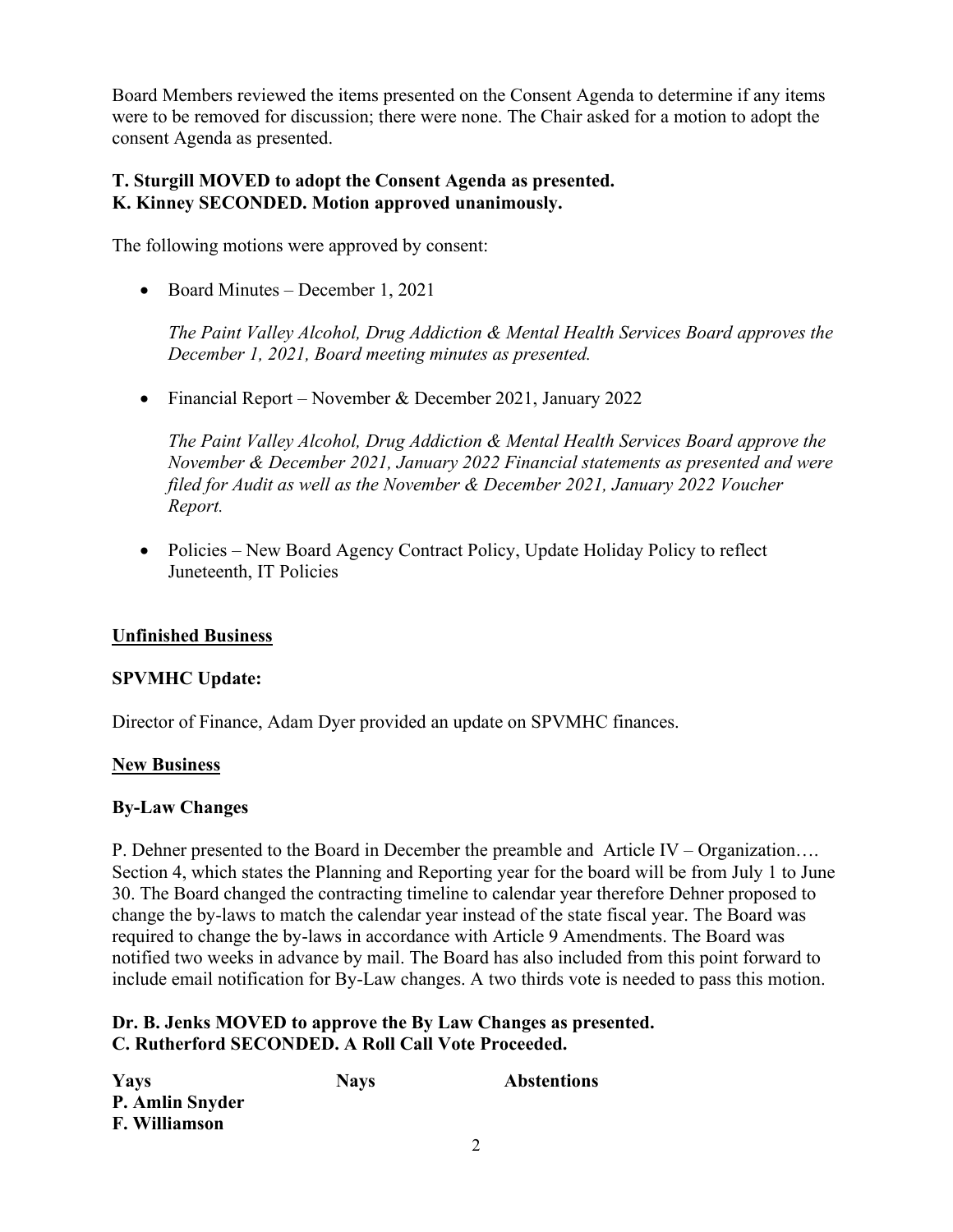**Dr. B. Jenks H. Crosier T. Sturgill M. Wheaton D. Collier Stepp T. Cyrus K. Kinney G. Carpenter C. Rutherford N. Elliott**

#### **Accept Funding**

The Paint Valley ADAMH Board has received a cash donation from Fresh Encounters in the amount of \$5,000.00 In accordance with the wishes of Fresh Encounters, this funding will go to the suicide prevention coalitions in Highland and Ross Counties (where their stores are located).

The Board also received the Crisis Text Line grant of \$1,500.00. In addition, the Board received an allocation for COVID Mitigation funding \$47,604.62, and the extension of Indigent Patient Placement in the amount of \$53,334.00 We will need a motion to accept and appropriate this funding.

# **C. Rutherford MOVED to accept and appropriate the funding as presented. M. Wheaton SECONDED. Motion approved unanimously.**

## **Fiscal 2021 040 Actual Approval**

The SFY 2021 040 Actual and the SFY 2021 Substance Abuse Entity Inventory report (SAEI) were provided to the Board for review. These reports detail funding streams as well as how the dollars are spent.

## **F. Williamson MOVED to approve the SFY 2021 Actual 040 and the SFY 2021 Substance Abuse Entity Inventory (SAEI) and authorize their submission to OMHAS. C. Rutherford SECONDED. Motion approved unanimously.**

## **CY 2022 Appropriation Revisions:**

Director of Finance A. Dyer provided to the Board an updated copy of the revised 2022 Budget.

## **H. Crosier MOVED to approve the revised CY 2022 Budget as presented. K. Kinney SECONDED. Motion approved unanimously.**

## **Utilization Rate Changes / Medicare / Medicaid update:**

Director Dehner proposed to the Board an increase in rates of utilization dollars to providers due to COVID having forced reductions in residential facilities and staff outbreaks impacting their ability to provide care. An additional \$77,360.50 would be allocated to increase the rates the